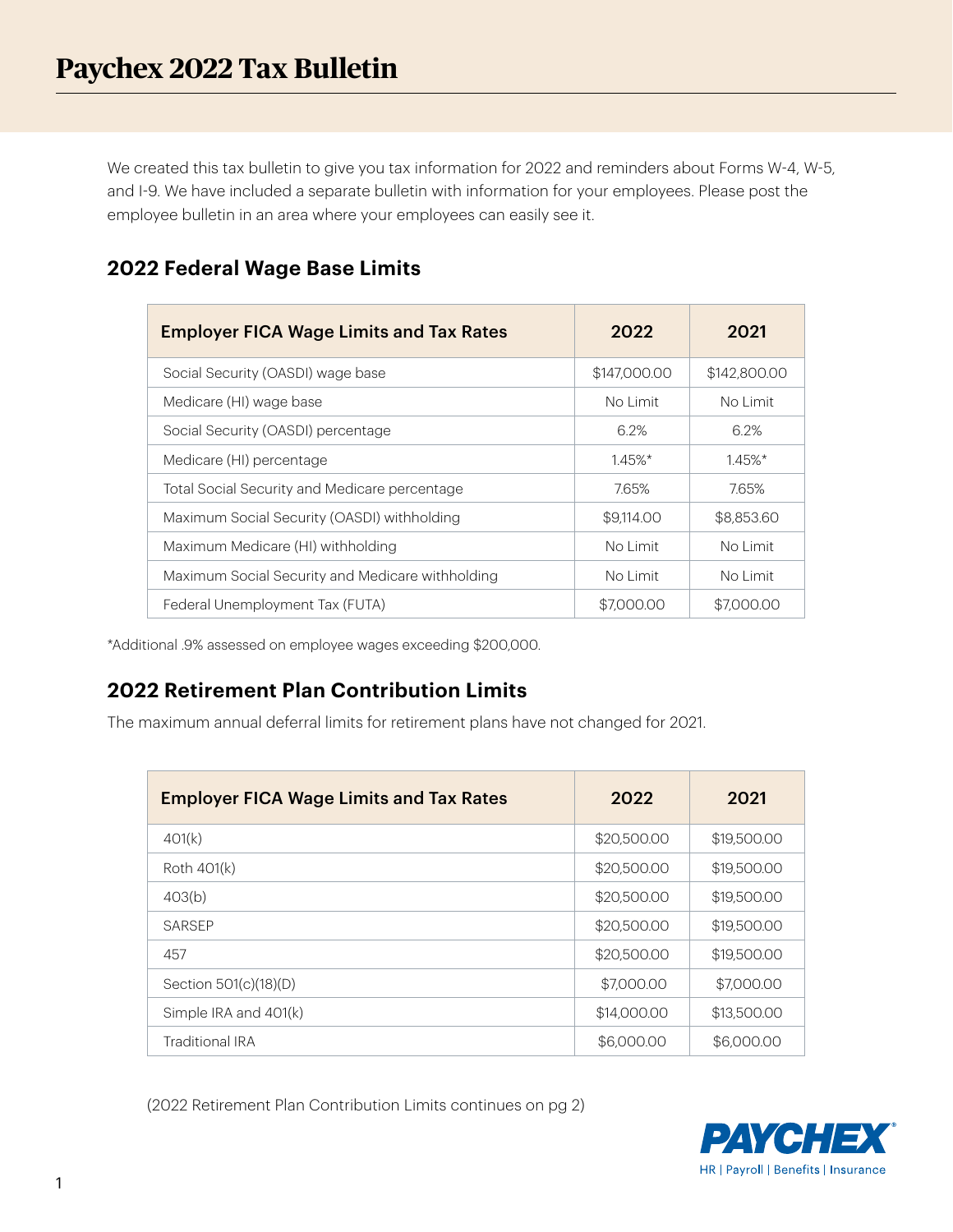### **2022 Retirement Plan Contribution Limits**

| <b>Employer FICA Wage Limits and Tax Rates</b> | 2022       | 2021       |
|------------------------------------------------|------------|------------|
| Catch-up 401(k)                                | \$6,500.00 | \$6,500.00 |
| Catch-up 403(b)                                | \$6,500,00 | \$6,500.00 |
| Catch-up $408(k)$                              | \$6,500.00 | \$6,500.00 |
| Catch-up 457                                   | \$6,500.00 | \$6,500.00 |
| Catch-up Simple IRA and Simple 401(k)          | \$3,000,00 | \$3,000,00 |
| Catch-up IRA                                   | \$1,000.00 | \$1,000.00 |

# **Health Savings Account (HSA) and High Deductible Health Plan (HDHP) Limits**

The following are the maximum annual limits for HSAs and HDHPs:

| <b>HSA</b>                                                | 2022       |             | 2021       |             |
|-----------------------------------------------------------|------------|-------------|------------|-------------|
|                                                           | Self-Only  | Family      | Self-Only  | Family      |
| <b>HSA Maximum Annual Contribution</b>                    | \$3,650.00 | \$7,300.00  | \$3,600.00 | \$7,200.00  |
| HSA Catch-Up Contributions<br>(age 55 by the end of year) | \$1,000.00 |             | \$1,000.00 |             |
| <b>HDHP Minimum Annual Deductible</b>                     | \$1,400.00 | \$2,800.00  | \$1,400.00 | \$2,800.00  |
| HDHP Maximum Out-of-Pocket                                | \$7,050.00 | \$14,100.00 | \$7,000.00 | \$14,000.00 |

#### **Forms W-4**

- If employees claim to be exempt from withholding, they must submit a new Form W-4 to their employer by February 15, 2022. Please notify your payroll contact of any changes to your employees' federal exemptions or update your employee information if you input your own payroll.
- The Internal Revenue Service (IRS) may request copies of selected employee Forms W-4 if the agency suspects an under-withholding problem. Follow the instructions on the IRS letter if this occurs.

### **Social Security Cards**

Employers are permitted to ask for and copy employee social security cards to ensure that the correct number and name are included on Form W-2. Employers may be assessed penalties if an employee's name and social security number are not reported on Form W-2 as they appear on their social security card.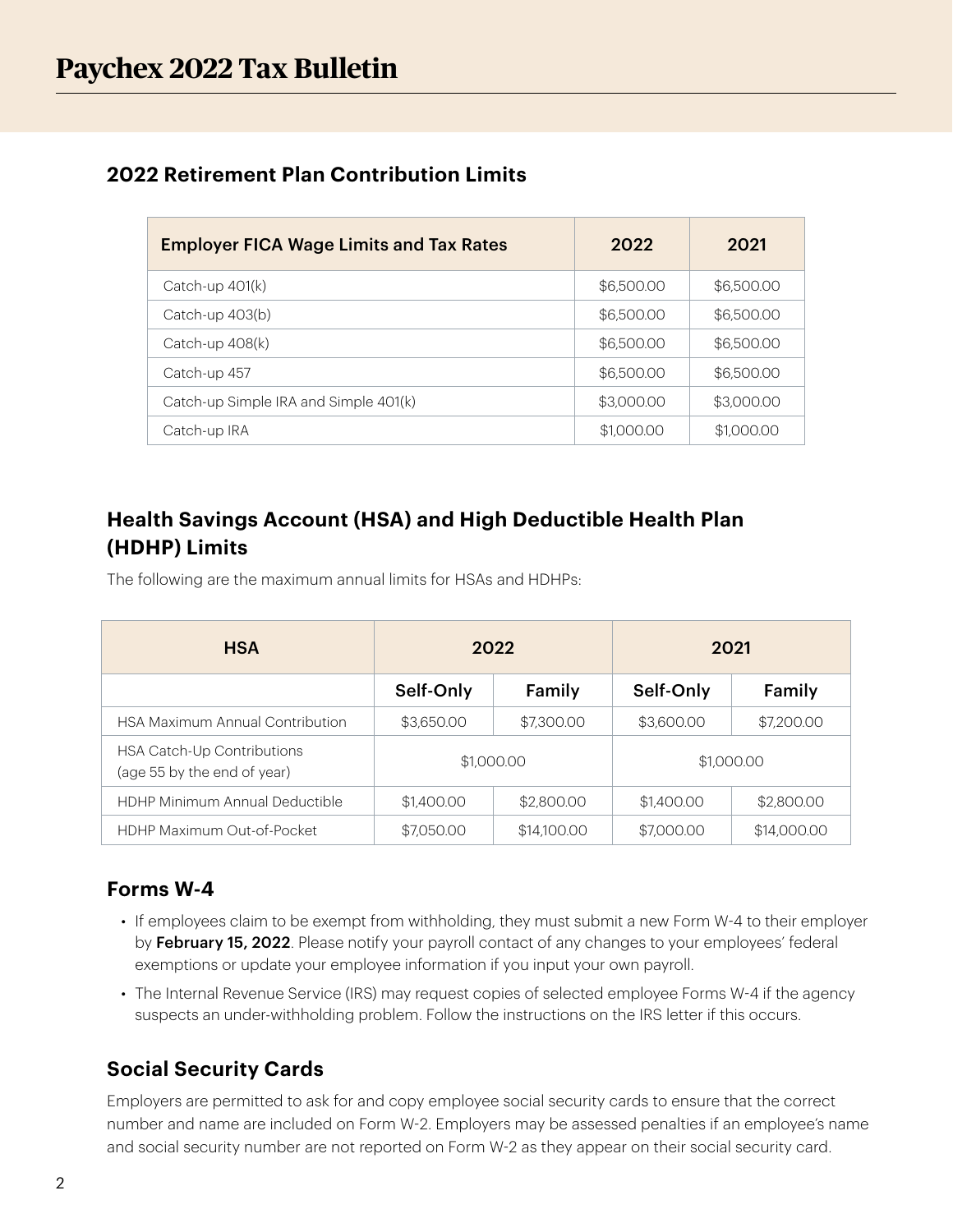#### **2021 Out of Business Employers**

The federal government requires employers who go out of business to provide Forms W-2 to employees and file federal Forms W-2 information according to the following schedule:

| <b>Out of Business</b> | Forms 941        | <b>Forms W-2 Information</b> | Forms W-2/W-3     |
|------------------------|------------------|------------------------------|-------------------|
| Quarter                | Due to IRS       | <b>Due to Employees</b>      | Due to SSA        |
|                        | May 2, 2022      | May 2, 2022                  | May 31, 2022      |
|                        | August 1, 2022   | August 1, 2022               | August 31, 2022   |
| 3                      | October 31, 2022 | October 31, 2022             | November 30, 2022 |
| 4                      | January 31, 2022 | January 31, 2022             | February 28, 2023 |

Employers required to file Form W-2 information electronically will receive an extension for employee copies until October 31, 2022, and for the government copies until November 30, 2022. Paychex can prepare and file the Forms W-2 on your behalf for a fee. Please discuss this with your payroll contact when you report that your company is going out of business.

## **SUI or FUTA Exempt Employees**

If you had employees who were exempt for state unemployment insurance (SUI) or federal unemployment insurance (FUTA) in 2021, determine if they are still exempt for 2022. If not, please notify your payroll service representative, or update your employee information if you input your own payroll.

Note: If you process your own payroll and do not make these changes before your first payroll of the year, please call your payroll service representative **before** making this update.

## **Future Tax Changes**

This bulletin contains tax changes for 2022 that we know at the time of publication; however, make sure you consult with your CPA or tax consultant to ensure you are aware of all 2022 federal, state, and local tax changes.